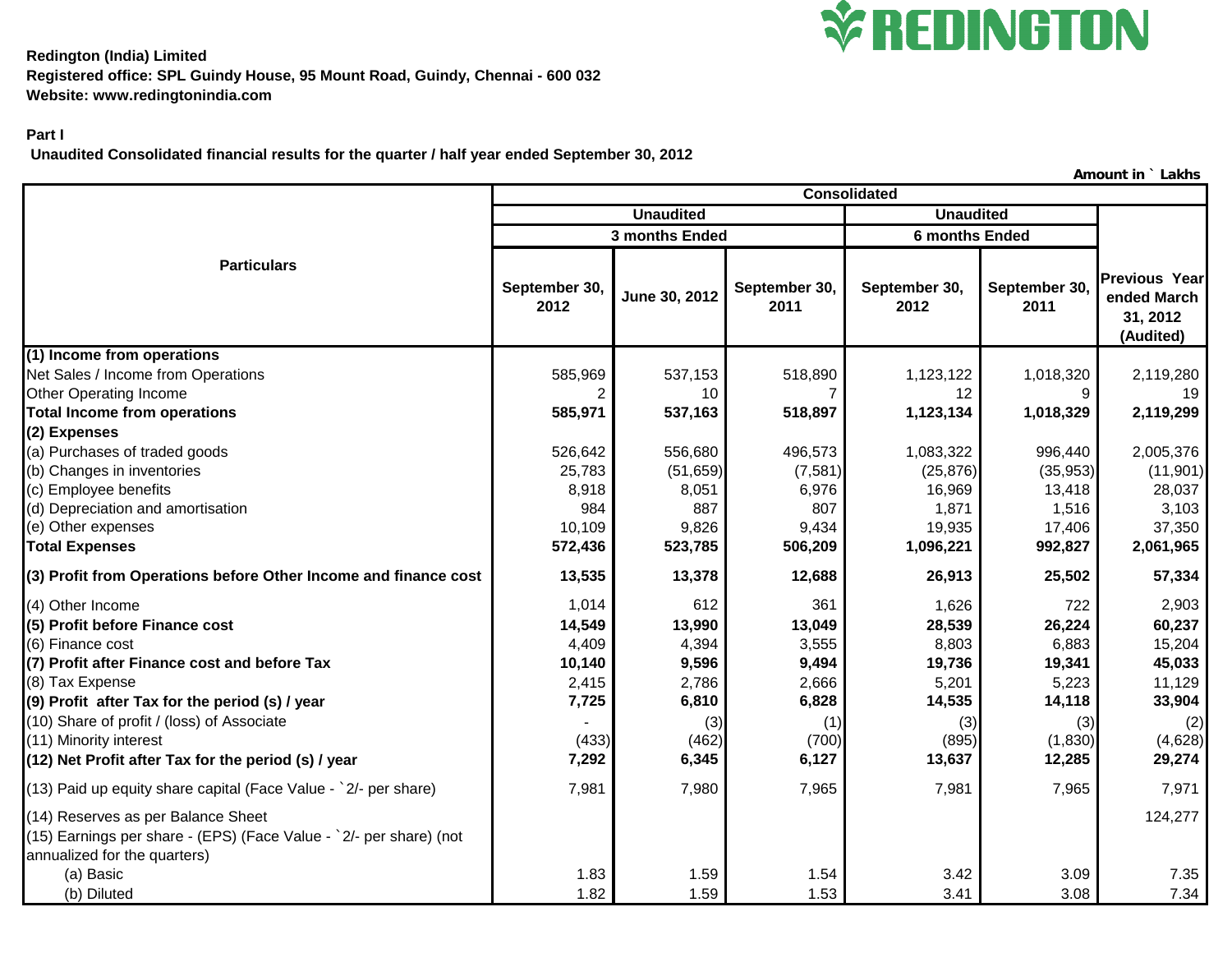

**Redington (India) Limited Registered office: SPL Guindy House, 95 Mount Road, Guindy, Chennai - 600 032 Website: www.redingtonindia.com**

## **Part I**

 **Unaudited Standalone financial results for the quarter / half year ended September 30, 2012**

**Amount in ` Lakhs**

| <b>Standalone</b>                                                                                                                        |                       |               |                       |                       |                       |                                                       |
|------------------------------------------------------------------------------------------------------------------------------------------|-----------------------|---------------|-----------------------|-----------------------|-----------------------|-------------------------------------------------------|
|                                                                                                                                          | <b>Unaudited</b>      |               |                       | <b>Unaudited</b>      |                       |                                                       |
|                                                                                                                                          | 3 months Ended        |               |                       | <b>6 months Ended</b> |                       |                                                       |
| <b>Particulars</b>                                                                                                                       | September 30,<br>2012 | June 30, 2012 | September 30,<br>2011 | September 30,<br>2012 | September 30,<br>2011 | Previous Year<br>ended March<br>31, 2012<br>(Audited) |
| (1) Income from operations                                                                                                               |                       |               |                       |                       |                       |                                                       |
| Net Sales / Income from Operations                                                                                                       | 253,984               | 244,121       | 267,643               | 498,105               | 504,148               | 984,021                                               |
| Other Operating Income                                                                                                                   | 2                     | 10            | 7                     | 12                    | 9                     | 19                                                    |
| <b>Total Income from operations</b>                                                                                                      | 253,986               | 244,131       | 267,650               | 498,117               | 504,157               | 984,040                                               |
| (2) Expenses<br>(a) Purchases of traded goods                                                                                            | 239,496               | 236,058       | 255,359               | 475,554               | 498,489               | 938,046                                               |
| (b) Changes in inventories                                                                                                               | 406                   | (5, 491)      | (1, 290)              | (5,085)               | (20, 926)             | (9,956)                                               |
| (c) Employee benefits                                                                                                                    | 2,767                 | 2,436         | 2,438                 | 5,203                 | 4,930                 | 9,753                                                 |
| (d) Depreciation and amortisation                                                                                                        | 260                   | 254           | 310                   | 514                   | 525                   | 1,055                                                 |
| (e) Other expenses                                                                                                                       | 4,148                 | 4,114         | 4,301                 | 8,262                 | 8,195                 | 17,181                                                |
| <b>Total Expenses</b>                                                                                                                    | 247,077               | 237,371       | 261,118               | 484,448               | 491,213               | 956,079                                               |
| (3) Profit from Operations before Other Income and finance cost                                                                          | 6,909                 | 6,760         | 6,532                 | 13,669                | 12,944                | 27,961                                                |
| (4) Other Income                                                                                                                         | 424                   | 2,700         | 581                   | 3,124                 | 1,421                 | 3,108                                                 |
| (5) Profit before Finance cost                                                                                                           | 7,333                 | 9,460         | 7,113                 | 16,793                | 14,365                | 31,069                                                |
| (6) Finance cost                                                                                                                         | 2,048                 | 2,072         | 2,063                 | 4,120                 | 3,708                 | 7,740                                                 |
| (7) Profit after Finance cost and before Tax                                                                                             | 5,285                 | 7,388         | 5,050                 | 12,673                | 10,657                | 23,329                                                |
| (8) Tax Expense                                                                                                                          | 1,730                 | 1,873         | 1,664                 | 3,603                 | 3,372                 | 7,648                                                 |
| (9) Profit after Tax for the period (s) / year                                                                                           | 3,555                 | 5,515         | 3,386                 | 9,070                 | 7,285                 | 15,681                                                |
| (10) Share of profit / (loss) of Associate<br>(11) Minority interest                                                                     |                       |               |                       |                       |                       |                                                       |
| (12) Net Profit after Tax for the period (s) / year                                                                                      | 3,555                 | 5,515         | 3,386                 | 9,070                 | 7,285                 | 15,681                                                |
| (13) Paid up equity share capital (Face Value - `2/- per share)                                                                          | 7,981                 | 7,980         | 7,965                 | 7,981                 | 7,965                 | 7,971                                                 |
| (14) Reserves as per Balance Sheet<br>(15) Earnings per share - (EPS) (Face Value - `2/- per share) (not<br>annualized for the quarters) |                       |               |                       |                       |                       | 82,926                                                |
| (a) Basic                                                                                                                                | 0.89                  | 1.38          | 0.85                  | 2.27                  | 1.83                  | 3.94                                                  |
| (b) Diluted                                                                                                                              | 0.89                  | 1.38          | 0.85                  | 2.27                  | 1.83                  | 3.93                                                  |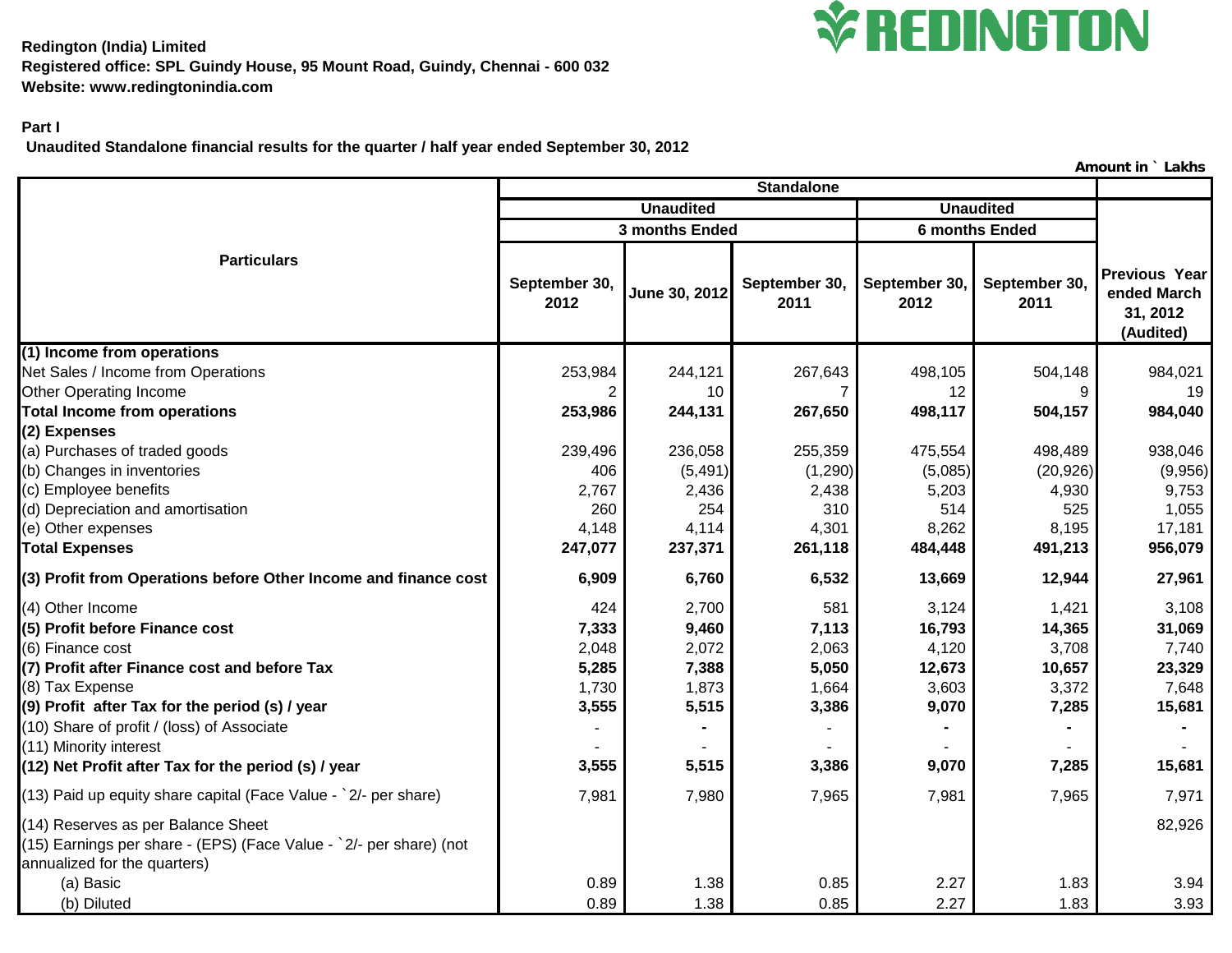

## **Part II Information for the Quarter and Half Year ended September 30, 2012**

|                                                                                             | <b>3 months Ended</b> |               |                       | <b>6 months Ended</b> |                       |                                                 |
|---------------------------------------------------------------------------------------------|-----------------------|---------------|-----------------------|-----------------------|-----------------------|-------------------------------------------------|
| <b>Particulars</b>                                                                          | September 30,<br>2012 | June 30, 2012 | September 30,<br>2011 | September 30,<br>2012 | September 30,<br>2011 | <b>Previous Year</b><br>ended March<br>31, 2012 |
| A Particulars of Share holding                                                              |                       |               |                       |                       |                       |                                                 |
| (1) Public Shareholding                                                                     |                       |               |                       |                       |                       |                                                 |
| - Number of shares                                                                          | 315,046,518           | 314,963,393   | 314,214,743           | 315,046,518           | 314,214,743           | 314,550,893                                     |
| - Percentage of shareholding                                                                | 79                    | 79            | 79                    | 79                    | 79                    | 79                                              |
| (2) Promoters and Promoter Group Shareholding                                               |                       |               |                       |                       |                       |                                                 |
| a) Pledged / Encumbered                                                                     | <b>NIL</b>            | <b>NIL</b>    | <b>NIL</b>            | <b>NIL</b>            | <b>NIL</b>            | <b>NIL</b>                                      |
| b) Non Encumbered                                                                           |                       |               |                       |                       |                       |                                                 |
| - Number of shares                                                                          | 84,027,302            | 84,027,302    | 84,027,302            | 84,027,302            | 84,027,302            | 84,027,302                                      |
| - Percentage of shares (as a % of the total shareholding of<br>promoter and promoter group) | 100                   | 100           | 100                   | 100                   | 100                   | 100                                             |
| - Percentage of shares (as a % of the total share capital of the<br>company)                | 21                    | 21            | 21                    | 21                    | 21                    | 21                                              |

| <b>Particulars</b>                             | Quarter ended September 30,2012 |
|------------------------------------------------|---------------------------------|
| <b>B INVESTOR COMPLAINTS</b>                   |                                 |
| Pending at the beginning of the quarter        | <b>NIL</b>                      |
| Received during the quarter                    |                                 |
| Disposed off during the quarter                |                                 |
| Remaining unresolved at the end of the quarter | <b>NIL</b>                      |
|                                                |                                 |